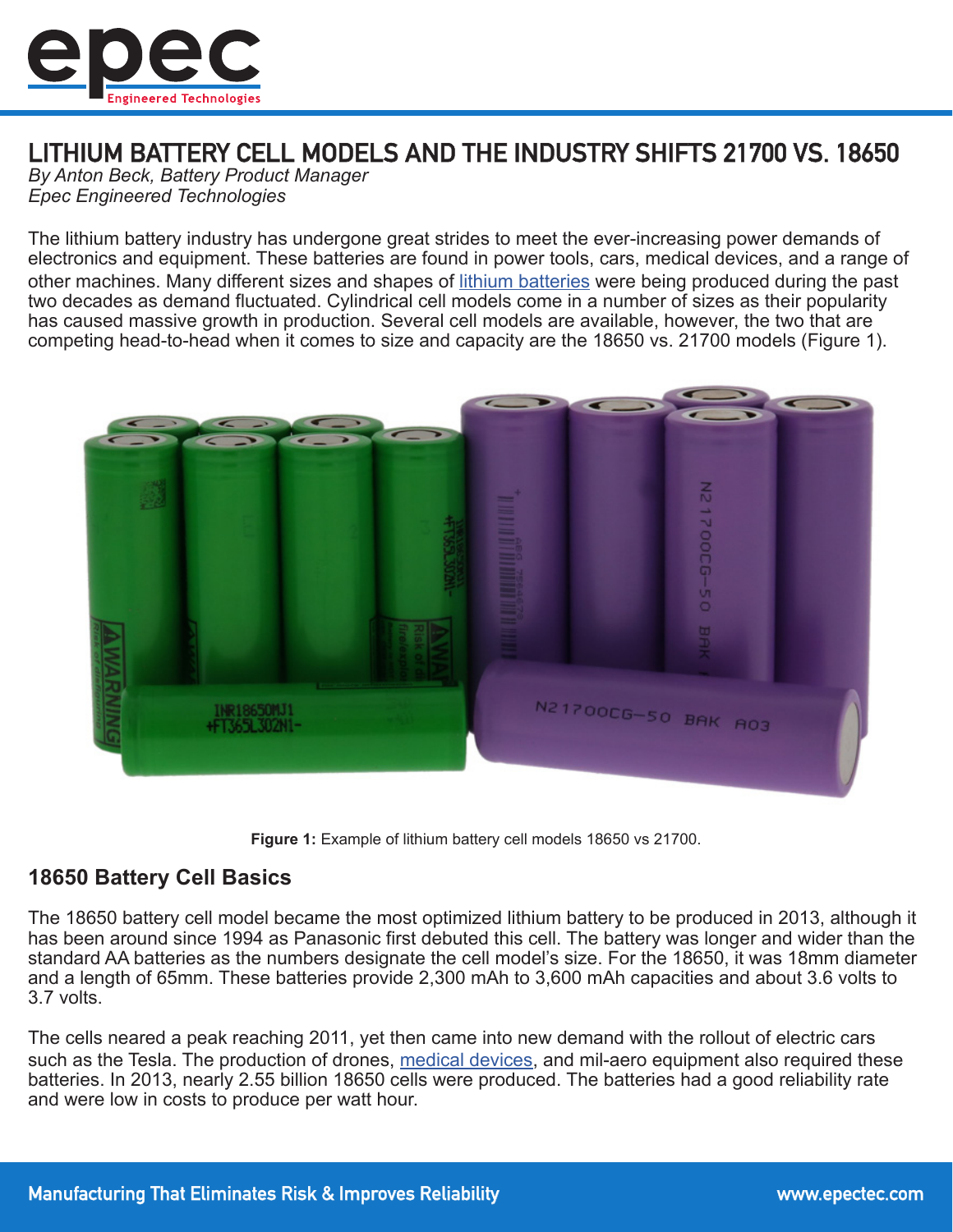

When looking at the current market, many electronics have gone through drastic design changes. Equipment that required greater levels of power was becoming slimmer and flatter, such as tablets and smartphones. While the demand waned in these market sectors, the fear of battery shortages for the electric vehicle, mil-aero, and medical industries caused manufacturers to create an oversupply of these types of cells. However, the increasing power demands of electronics will soon cause a need for cells with greater capacity. Due to this scenario, the 21700 cell models may meet this rising demand.





## **21700 Battery Cell Basics**

The 21700 cells became introduced in 2017. They were made in a joint effort between Panasonic and Tesla. The 21700 battery cell has a dimension of 21mm diameter and 70mm in length. The cells are slightly larger than the 18650 and have a higher capacity. These cells have the same nominal capacity of the batteries they were designed to replace, as they still came as 3.6 volts to 3.7 volts. Yet, they have a greater capacity of 4,000 mAh to 5,000 mAh.

The 21700 batteries may come protected or unprotected. Protected cells have a battery management [system \(BMS\)](https://www.epectec.com/batteries/battery-management-systems.html) for protection and to prevent overheating. Unprotected cells do not have these safety protections. While being available as cylindrical, the batteries may also come as flat and may also have a button-top version. These battery cells were designed to replace the 18650 for electric vehicles.